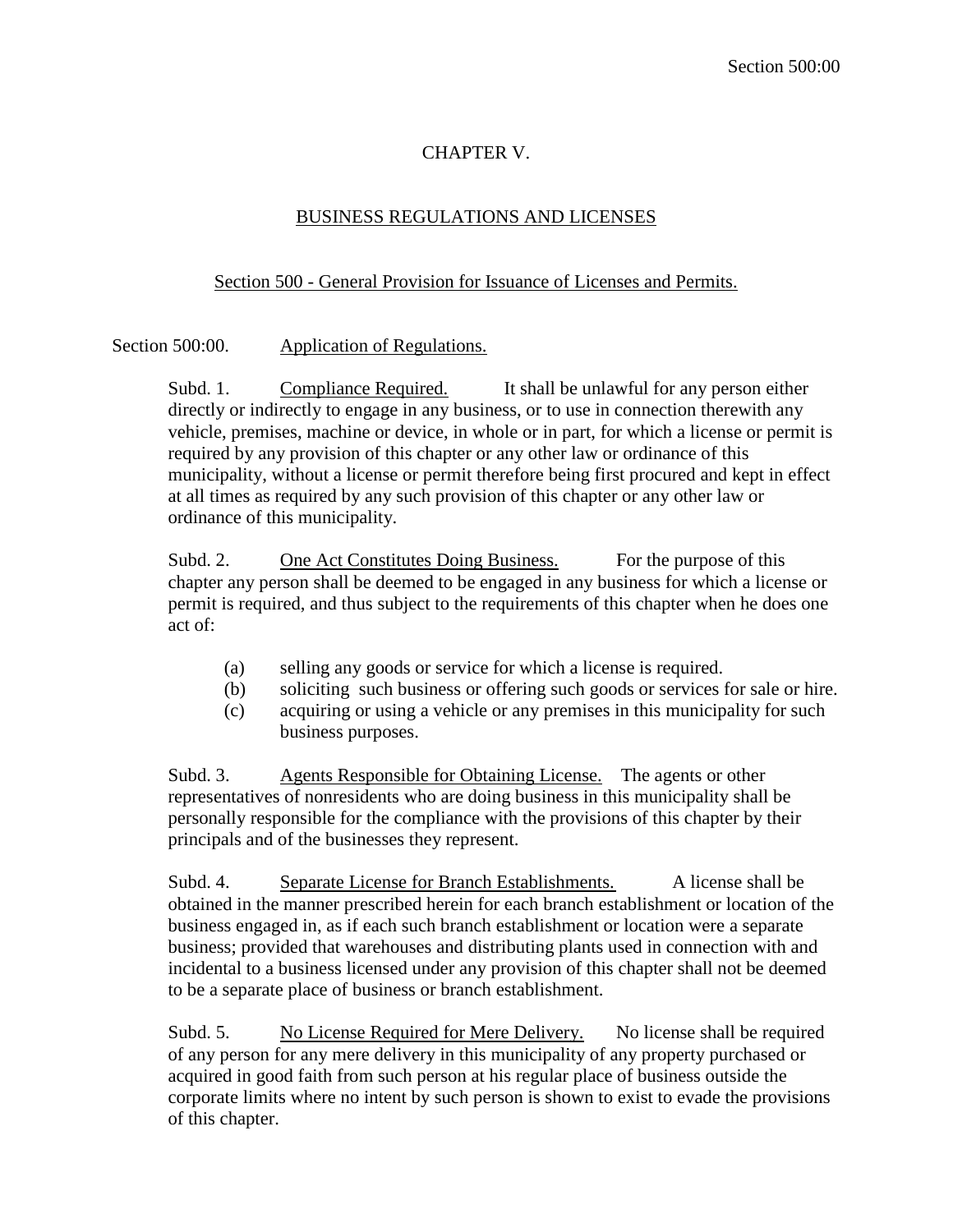Section 500:02. Application for Licenses.

Subd. 1. Every person required to procure any permit, license or transfer under the provisions of this chapter or any other law or ordinance of this municipality shall submit an application for such license to the clerk in writing. The application shall conform to the following subdivisions.

Subd. 2. Be a written statement upon forms provided by the clerk, such form to include an affidavit to be sworn to by the applicant before a person authorized to administer an oath.

Subd. 3. Contain all information necessary to comply with the subdivision of this chapter under which the license is required and any other information required by such application.

Subd. 4. Contain, in addition to all other matters required by ordinance or by law to be shown, set forth the following facts:

- (a) Name and address of applicant.
- (b) Purpose for which license or a permit is asked.
- (c) As to license any occupation or permit the doing of any act, the place within the corporate limits where such occupation or act is to be carried on or done.
- (d) The length of time such licenses or permits is to cover.

Subd. 5. All questions on the application blank must be answered and all information required must be finished. Any application for license made by an individual owner shall be signed and sworn to by such owners; if made by a partnership, it shall be signed and sworn to by one of the partners; and if a corporation, by one of the duly elected officials of the corporation.

Section 500:04. Fees, Bond and Insurance. Every applicant for any permit, or license or transfer of a license to be issued or granted by this municipality at the time of filing such application shall pay the full amount of the permit fee, license fee, or transfer fee required by this code and other ordinances of this municipality, and shall file the application, any bond, or insurance policy, or certificate therefore, and certified copy of the state license, if such are required for such license.

Section 500:06. Fees. Except as otherwise specifically stated in the regulations for specific licenses or permits, the fees for various licenses, permits and transfers shall be as fixed or estimated in Chapter VI of this code or as otherwise provided in the Fees Ordinances adopted hereafter.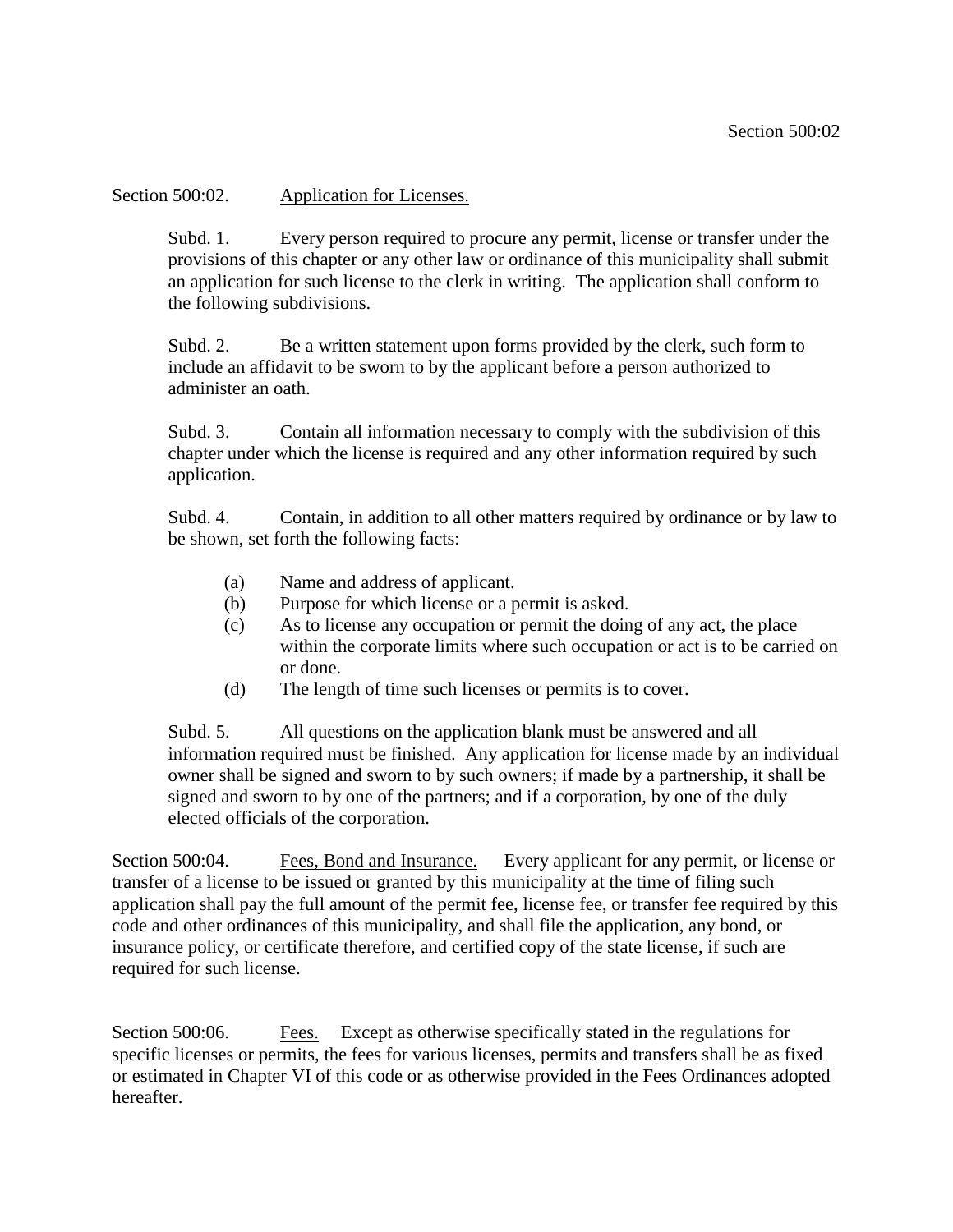Section 500:08. No Split Fee. The fee for each license issued shall be the full amount provided in this code or other ordinance of this municipality and no reduction in the amount of this fee shall be made because part of the license year has elapsed prior to the date the license is issued, unless specifically stated.

Section 500:10. Permit Fee Doubled. Should any person, firm, or corporation begin doing business, or perform an act, or have in possession an object, thing or animal for which a permit is required, without having secured the necessary permit therefore, either previous to or during the day of the commencement of any such work, act, or possession, or on the next succeeding day when such work, action, or possession is commenced on a Saturday afternoon, or on a Sunday or a holiday, he shall when subsequently securing such permit be required to pay double the fee provided for such permit, and shall be subject to all the penal provisions of this code or ordinances of this municipality.

Section 500:12. License Bonds. If the provisions under which any license is to be issued to require the licensee to furnish a bond, such bond shall be duly executed by the licensee and the corporate surety, and shall be furnished to the clerk at the time the application is filed or as soon thereafter as the clerk shall request. Such bond shall be in such amount and with such penalty provisions as shall be required by said provision and shall be approved as to form, execution, surety and amount by the clerk. Such bonds may be in form as to terminate with the annual license period or may be in form so as to provide for automatic renewal in the event the license is renewed.

Section 500:14. Procedure for Issuance of Licenses. On receipt of an application for any license the clerk shall transmit the same together with license bond and copy of receipt for license fee to the Chief of Police or other department responsible therefor, who shall cause investigation to be made of the qualifications of the applicant and the clerk shall determine whether the applicant has complied with all requirements of the ordinance under which the license is to be issued and which requirements are prerequisites to the issuance of the license. Unless the subdivision of the ordinance pursuant to which the license is to be issued requires issuance of the license by the council, the clerk shall issue such license upon determination that such prerequisites have been complied with, but he shall have determined that such prerequisites have not been complied with he shall deny the application for issuance of the license. If any ordinance shall require issuance of a license by the council, the clerk shall refer the application, together with a report of the investigation and determination with respect to the applicant and his compliance with the said requirements of the ordinance, to the council. The council shall there upon consider said report and findings and may grant or deny the license. The applicant for any license which has been denied by the clerk may appeal the decision of the clerk to the council by filing with the clerk within 10 days after receipt of notice of such denial a request for review by the council of such determination by the clerk. The clerk shall thereupon refer said request to the council at its next regular meeting, at which time the council shall hear the applicant and review the determination of the clerk and may grant or deny such license.

Upon determination of the council that a license shall be issued such determination shall be transmitted to the clerk who shall issue the license certificate in duplicate under the seal of this municipality and deliver one copy to the applicant and retain the other in the license book as a part of the records of the municipality.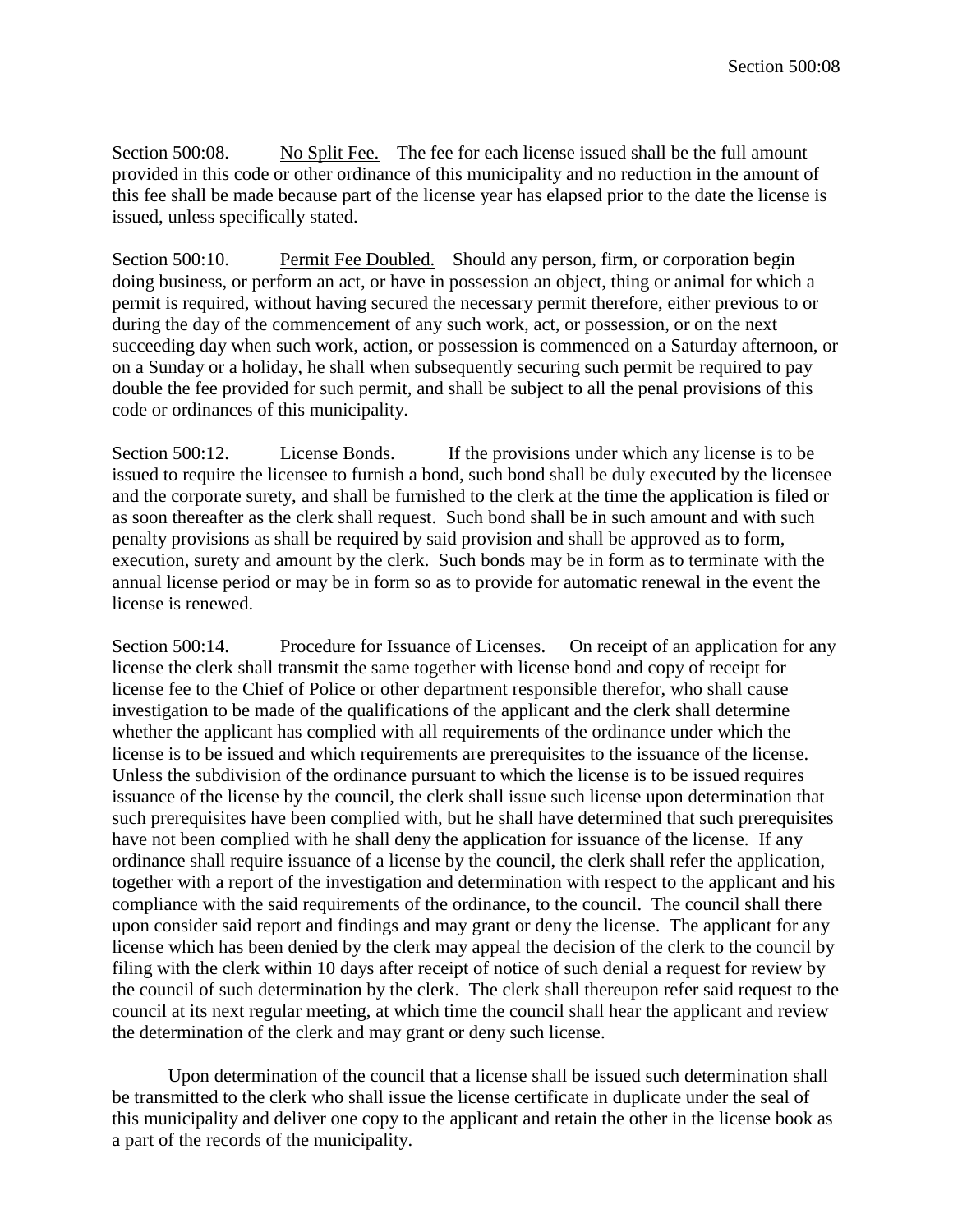Section 500:16. Certified Copies. Such record or certified copy thereof shall be prima facie evidence to the person therein named.

Section 500:18. Unlawful Licenses. Any license or permit issued in any other manner than that herein prescribed shall be of no effect.

Section 500:20. Contents of License. Each license issued under this chapter shall state upon its face the following:

- (a) Name of the licensee and any other name under which such business shall be conducted.
- (b) The name and address of each business so licensed.
- (c) The amount of license fee.
- (d) The dates of issuance and expiration thereof.
- (e) Such other information as the clerk or council shall determine.

Section 500:22. License. All permits, licenses or transfer issued under the provisions of this chapter shall terminate on the first day of July of each year unless a different termination date with respect to specific licenses shall be specifically provided in this code with respect to such permit, license or transfer, unless sooner revoked or determined by due authority of law. All licenses issued for a specific number of days shall expire as therein specified. All licenses in effect on the effective date of this code of ordinances which licenses would expire prior to July 1, 1975 are automatically extended for the period ending July 1, 1975, with the exception of licenses issued for a specific number of days, which shall expire at the end of the term as therein specified.

Section 500:24. Renewal License Procedure. Applications for renewal of any license shall be made to the clerk on forms provided by him, and shall contain any information required for renewal of the license by the subdivision of this chapter under which the license is to be issued, and such additional information as the clerk or council shall require.

Section 500:26. Duplicate and Replacement License Procedure. A duplicate license, certificate or tag shall be issued by the clerk to replace any license certificate or tag previously issued which has been lost, stolen, defaced or destroyed, without any willful conduct on the part of the licensee, upon the filing by the licensee of an affidavit attesting to such fact and paying to the clerk the required fee.

Section 500:28. No rebate or refund of any license fee of part thereof shall be made by reason of non-use of such license, or by reason of change in location or business rendering the use of such license ineffective, provided that the clerk shall have authority to refund a license fee collected through an error, or in cases where the application is denied by the clerk or the council.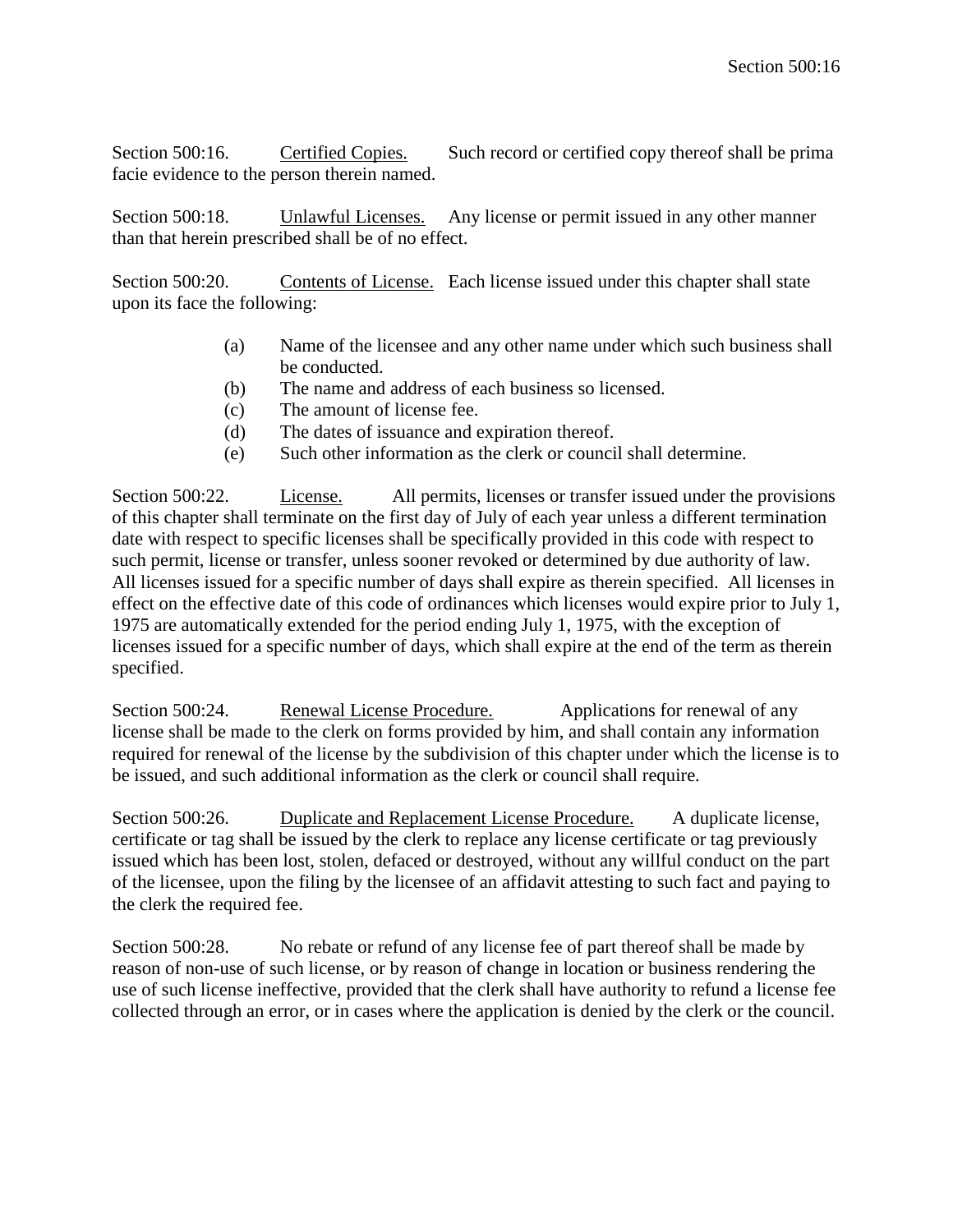Section 500:30. Duties of Licensee.

Subd. 1. Compliance Required. Every licensee and permitee under any provision of this chapter or other ordinances of this municipality shall have the duties set forth in the subdivisions which follow.

Subd. 2. Permit Inspection. Permit all reasonable inspections of his business and examinations of his books and records by such authorities so authorized by law.

Subd 3. Comply With Governing Law. Ascertain and at all times comply with all laws, ordinances, and regulations applicable to such business.

Subd 4. Cease Business. Refrain from operating the licensed business after expiration of his license and during the period his license is revoked or suspended.

Subd 5. License Displayed. All licenses, tags, plates, or other method of identification authorized by this chapter or other ordinances of the city shall be kept on display at a conspicuous place on the licensed premises, vehicle, or device, or where neither premises, vehicle or device are licensed, on the person of the licensee, or at his place of business.

Subd. 6. Unlawful Possession. Not loan, sell, give, or assigned, to any other person, or to allow any other person to use or display or have in his possession any license or insignia which has been issued to such licensee.

Subd. 7. Pay Taxes. Pay prior to date penalty attaches for non-payment all special assessments and real property taxes levied against real property owned by the licensee and used in the licensed business.

Subd. 8. Inspections. All persons licensed hereunder are subject to proper periodic inspections, so far as to give the police officers and other duly authorized inspectors the right and power at all times to enter upon their premises for the purpose of ascertaining the manner in which the business is being conducted.

Section 500:32. Change of Location of Licensed Premises. A licensee or permittee shall not have the right to change the location of the licensed premises except upon the approval of the clerk if the license shall be issued by him, or upon the approval of the council if the license shall be issued by the council. Application for such removal shall be made in writing in such form as shall be prescribed by the clerk and shall be accompanied by the removal fee.

Section 500:34. Transfer of Licenses. No licensee shall have the right to transfer his license to any other person unless specifically authorized by this chapter or pursuant to the specific provisions under which the license was issued.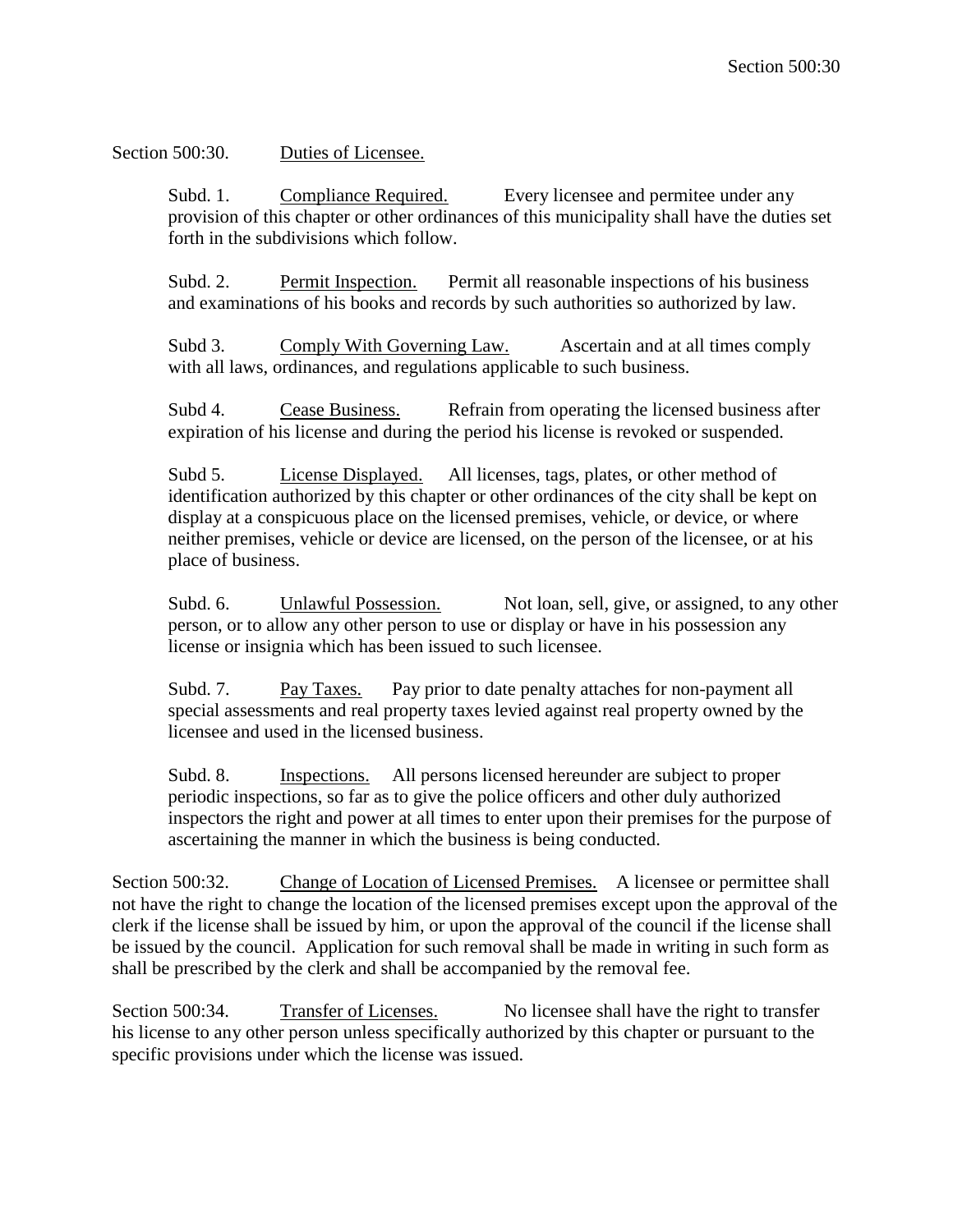## Section 500:36. Enforcement.

Subd. 1. Inspections. It shall be the duty of the health officer to inspect all premises licensed hereunder for the purpose of determining any violation of the law relating to health. It shall be the duty of the police officers to inspect and examine all premises, businesses and enterprises subject to license, or which have been licensed by this municipality, and the clerk shall have the right to direct the health officer, any police officer, or any other appropriate officer to make such inspections at all reasonable times.

Subd. 2. Sealing of Unlicensed, Defective or Unsafe Machines or Devices and Affixing License Insignia. Any food vending machines, cigarette vending machine, pinball machine, children's amusement device, mechanical amusement device, or other amusement device which is defective or unsafe, or which is licensed and has no license tag or other license insignia affixed as required by the law, or is required to be licensed and such machine or device is not currently licensed, may be sealed by a tape or wire to prevent its continued use. The tape or tag attached to the seal shall state that the machine or device is not to be used.

Subd. 3. Removing Seal, Using Machine Prohibited. No person shall remove or deface a seal affixed under these provisions except under the direction of an authorized agent of this municipality. No persons shall use any machine or device on which a seal has been affixed under the provisions hereof.

Section 500:38. Termination of License. At any time that the clerk or other official responsible for enforcement shall determine that any person licensed under this chapter or other ordinance of this municipality shall have failed to comply with any requirement of law or with any provision of this chapter, the clerk shall notify said licensee in writing of such violation, such notice to be delivered by the U.S. mail or personally as the clerk may determine, and deposit of the notice in the U.S. mail, addressed to the address stated on the license application, shall constitute service of the notice. If such person cannot be otherwise found the notice may be posted on the premises licensed. The notice shall require compliance with the provision of law, code, or ordinance specified within a reasonable time to be specified by the clerk. Upon expiration of said time, unless the licensee shall have requested a hearing in writing, the clerk, in the event that the license involved shall have been issued by the clerk, may terminate the license, or in the event that the license has been issued by the council, the clerk shall report the matter to the council and the council may thereafter terminate such license, subject to compliance with any procedure prescribed by the provisions of the ordinance pursuant to which the license or permit was issued.

Section 500:40. Hearing. In the event that a hearing is requested by the licensee, the clerk shall set a time for such hearing not less than 10 days and not more than 20 after request, at which time the clerk shall hear all testimony offered by the licensee, and shall inform the licensee of all information upon which the alleged violation of law by the licensee has been determined. If the license has been issued by the council such hearing shall be conducted by the council. On completion of such hearing, the clerk or council, as the case may be, shall issue